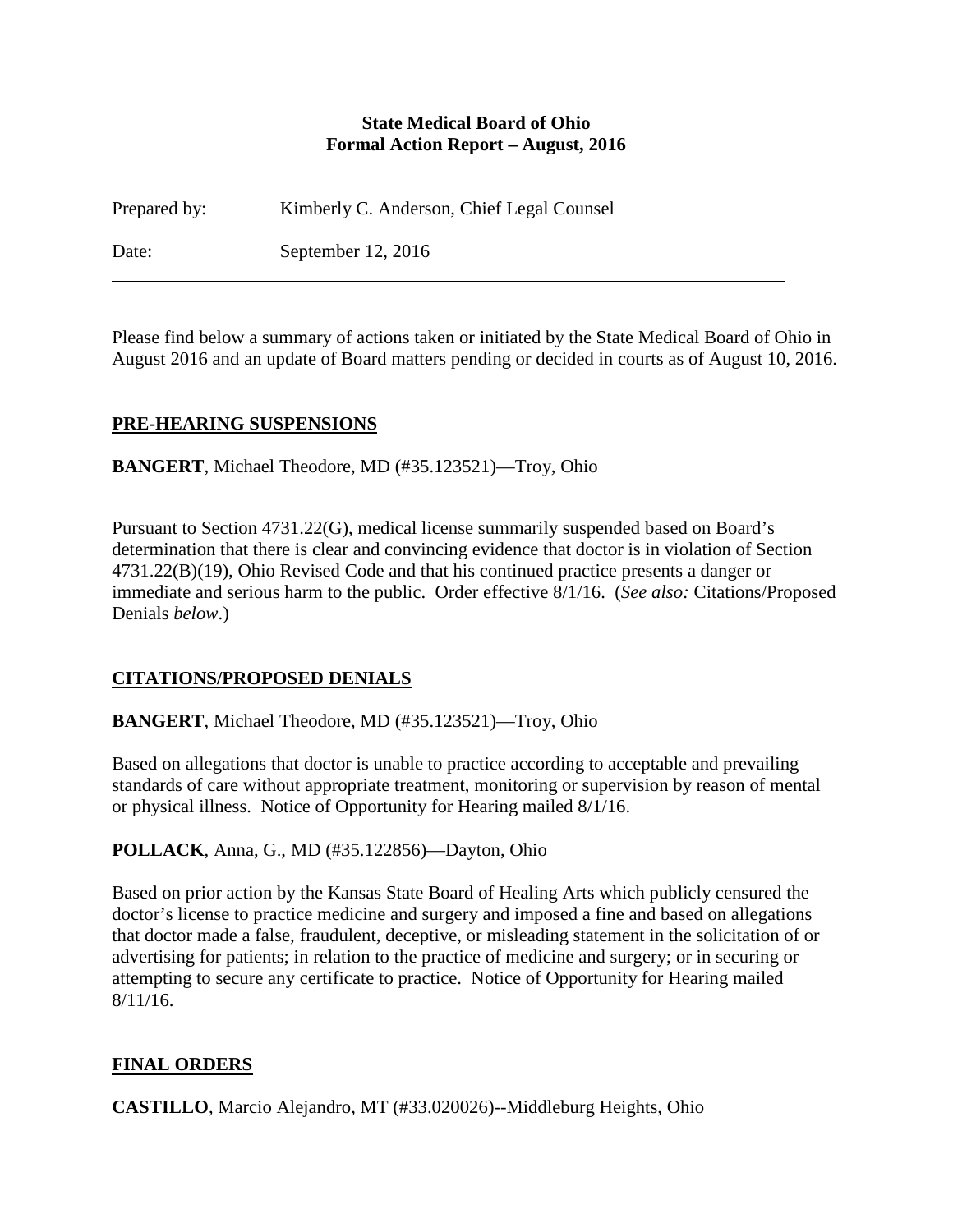License to practice massage therapy permanently revoked. Based upon the massage therapist's plea of guilty in the Cuyahoga County Court of Common Pleas to one count of sexual battery, a felony of the third degree. (Journal Entry—No Hearing Requested). Order effective August 11, 2016.

#### **FRYMAN**, Ryan Steven, DO (#34.008473)—Galena, Ohio

Osteopathic medical license suspended for at least one year following the May 11, 2016 summary suspension. All but 90 days of the indefinite suspension are stayed. Osteopathic medical license also subject to interim monitoring conditions, conditions for reinstatement and probationary terms, conditions and limitations for at least five years from the date of reinstatement. Based on the finding that doctor is impaired in his ability to practice according to acceptable and prevailing standards of care because of habitual or excessive use or abuse of drugs, alcohol, or other substances that impair ability to practice. Order effective September 12, 2016.

### **GRIMES**, Lindsey Marqueen, MT (#33.017464)--New Port Richey, Florida

License to practice massage therapy suspended for an indefinite period of time with conditions for reinstatement and probationary terms, conditions and limitations established. Based on the finding that the massage therapist is impaired in her ability to practice according to acceptable and prevailing standards of care because of habitual or excessive use or abuse of drugs, alcohol, or other substances that impair ability to practice. Order effective August 11, 2016.

### **HINES**, Michael Lee, MT applicant—Columbus, Ohio

Application to practice massage therapy permanently denied. Based on the massage therapy applicant's failure to cooperate in an investigation conducted by the Board. (Journal Entry—No Hearing Requested). Order effective September 12, 2016.

### **HOLLINGSWORTH**, J. Derek, DO (#34.007332)—Murray, Utah

Medical license permanently revoked and subject to a civil penalty in the amount of \$20,000. Based on the prior action of the West Virginia Board of Osteopathic Medicine which suspended the doctor's license for at least five years based in part on the determination that the doctor engaged in dishonorable and unethical conduct by attempting to maintain a pain management practice without being a licensed pain clinic. (Journal Entry—No Hearing Requested). Order effective August 11, 2016.

#### **TERAN MIRANDA**, Carlos Gustavo, MD (#35.099330)--Merced, California

Medical license revoked. Based on the prior action of the Medical Board of California which prohibits doctor from practicing as a pediatrician during the pendency of a criminal action based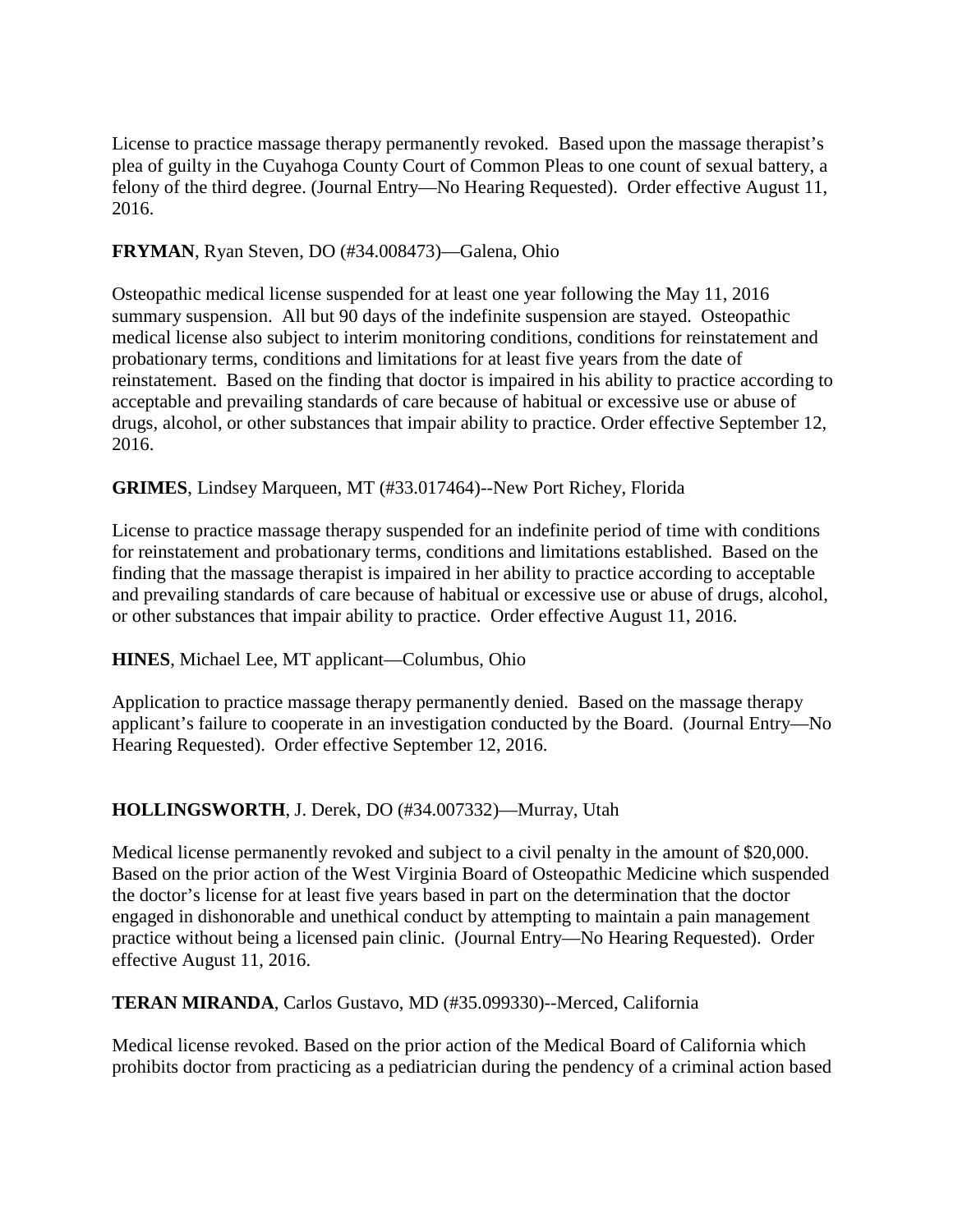on possession of matter depicting minor engaging in sexual conduct and unauthorized invasion of privacy. (Journal Entry—No Hearing Requested). Order effective August 11, 2016.

## **VOLUNTARY SURRENDERS/RETIREMENTS/WITHDRAWALS**

**DOSS,** Candice Julie, LMT (#33.013816) – Miamisburg, Ohio

Permanent revocation of license to practice massage therapy authorized by massage therapist in lieu of formal disciplinary proceedings pursuant to Section 4731.22(B)(15), Ohio Revised Code. Effective 8/10/16.

**SELLHEIM**, Dawn Nicole, LMT (#33.021510) – Gahanna, Ohio

Permanent surrender of certificate to practice massage therapy authorized by massage therapist in lieu of continued compliance with the May 11, 2016 Board Order. Effective 8/10/16.

**TREVINO,** Joe J., MD (#35.025566)—Piqua, Ohio

Permanent retirement of certificate to practice medicine and surgery in lieu of formal disciplinary proceedings pursuant to Section 4731.22(B)(19), Ohio Revised Code. Effective 8/10/16.

### **CONSENT AGREEMENTS**

**BENDER,** Thomas Michael, AA (#67.000178)—Wooster, Ohio

Certificate to practice as an anesthesiologist assistant reinstated with probationary terms, conditions and limitations for at least five years based on anesthesiologist assistant's admission that he has fulfilled the conditions for reinstatement as established by the March 2015 Step I Consent Agreement. Agreement effective August 10, 2016.

**BURICK**, Joseph Peter, DO (#34.002729)—Akron, Ohio

Osteopathic medical license reinstated with probationary terms, conditions and limitations for at least one year based on doctor's admission that he has fulfilled the conditions for reinstatement as established by the December 2015 Consent Agreement. Agreement effective August 10, 2016.

**BURLAS**, Regis Paul, DO (#34.002863)--Newport, Rhode Island

Osteopathic medical license restored with probationary terms, conditions and limitations for at least five years based on doctor's admission that he has fulfilled the conditions for reinstatement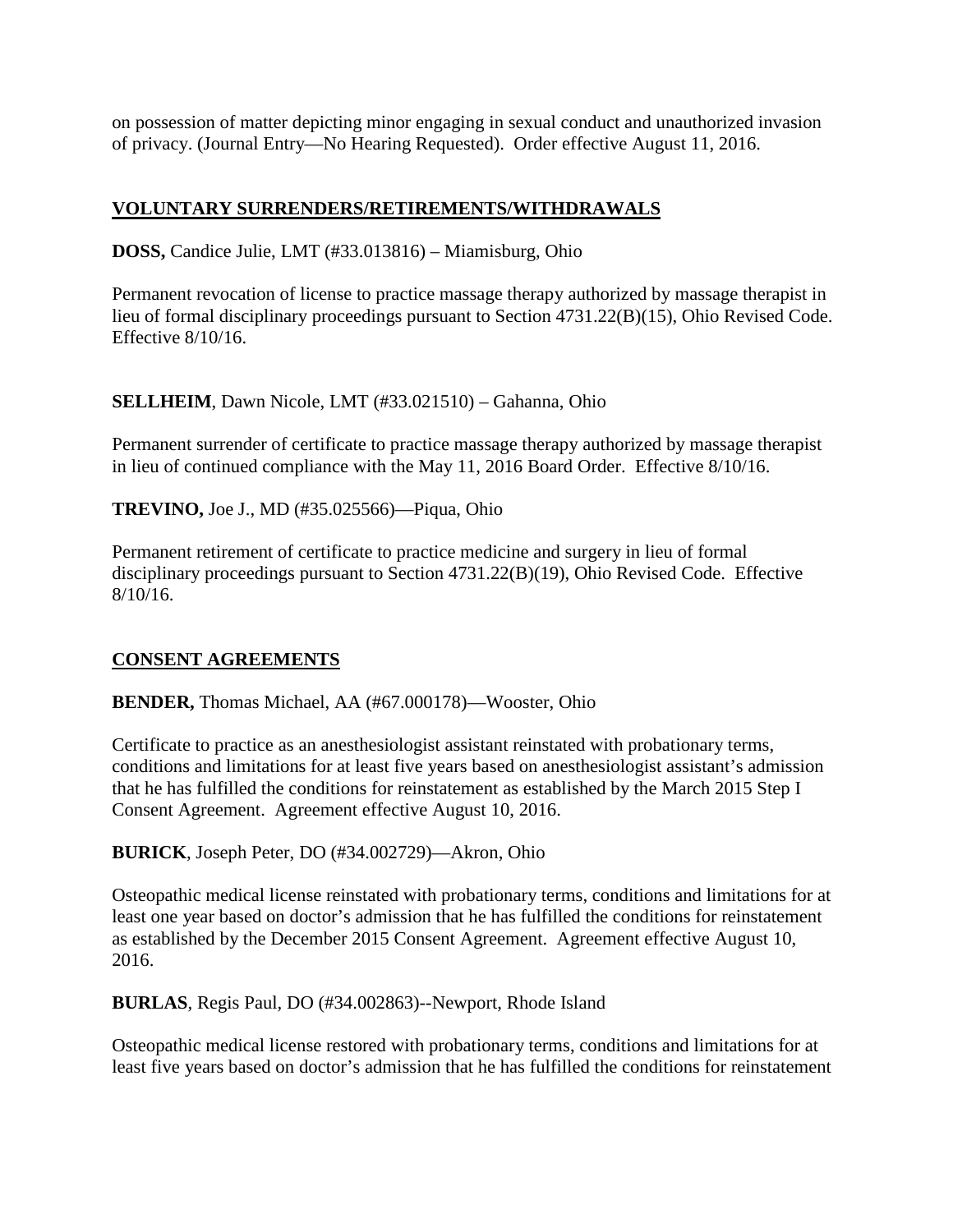as established by the June 2013 Superseding Step I Consent Agreement. Agreement effective August 10, 2016.

**CAIOLA**, Christopher Philip, MD (#57.024410)—Cleveland, Ohio

Training certificate to practice medicine and surgery suspended for an indefinite period of time with interim monitoring conditions and conditions for reinstatement established. Based on doctor's admission that he is impaired in his ability to practice according to acceptable and prevailing standards of care because of habitual or excessive use or abuse of drugs, alcohol, or other substances that impair ability to practice. Agreement effective August 10, 2016.

## **CAMPBELL,** Tony Lee, PA (50.001445RX)—Pataskala, Ohio

Certificate to practice as a physician assistant suspended for an indefinite period of time subject to interim monitoring conditions and conditions for reinstatement established. Based on the physician assistant's admission that he does not hold NCCPA certification. Agreement effective August 10, 2016.

### **LENTINI**, Ross Rosario, MD (#35.063449)--East Liverpool, Ohio

Medical license suspended for an indefinite period of time with interim monitoring conditions and conditions for reinstatement established. Based on doctor's admission that he is impaired in his ability according to acceptable and prevailing standards of care because of habitual or excessive use or abuse of drugs, alcohol, or other substances that impair ability to practice. Agreement effective August 10, 2016.

#### **RICHARDSON**, William Stanton, MD (#35.072474)--Avon Lake, Ohio

Medical license reinstated with probationary terms, conditions and limitations for at least five years based on doctor's admission that he has fulfilled the conditions for reinstatement as established by the May 2016 Step I Consent Agreement. Agreement effective August 10, 2016.

**SAQER**, Rezik Abdul Aziz, MD (#35.065952)--Houston, Texas

Medical license suspended for an indefinite period of time with interim monitoring conditions and conditions for reinstatement established. Based on prior action by the Disciplinary Panel of the Texas Medical Board which temporarily suspended the doctor's license for engaging in improper and illegal activities related to the doctor's operation of a pain clinic, including the method and manner in which the controlled substances were prescribed and maintained. Agreement effective August 10, 2016.

**ZEWAIL**, Aly Mohamed Aly, MD (#35.088417)—Norton, Ohio

Medical license suspended for at least 90 days with interim monitoring conditions and conditions for reinstatement established. Based on doctor's admission that he set up surveillance equipment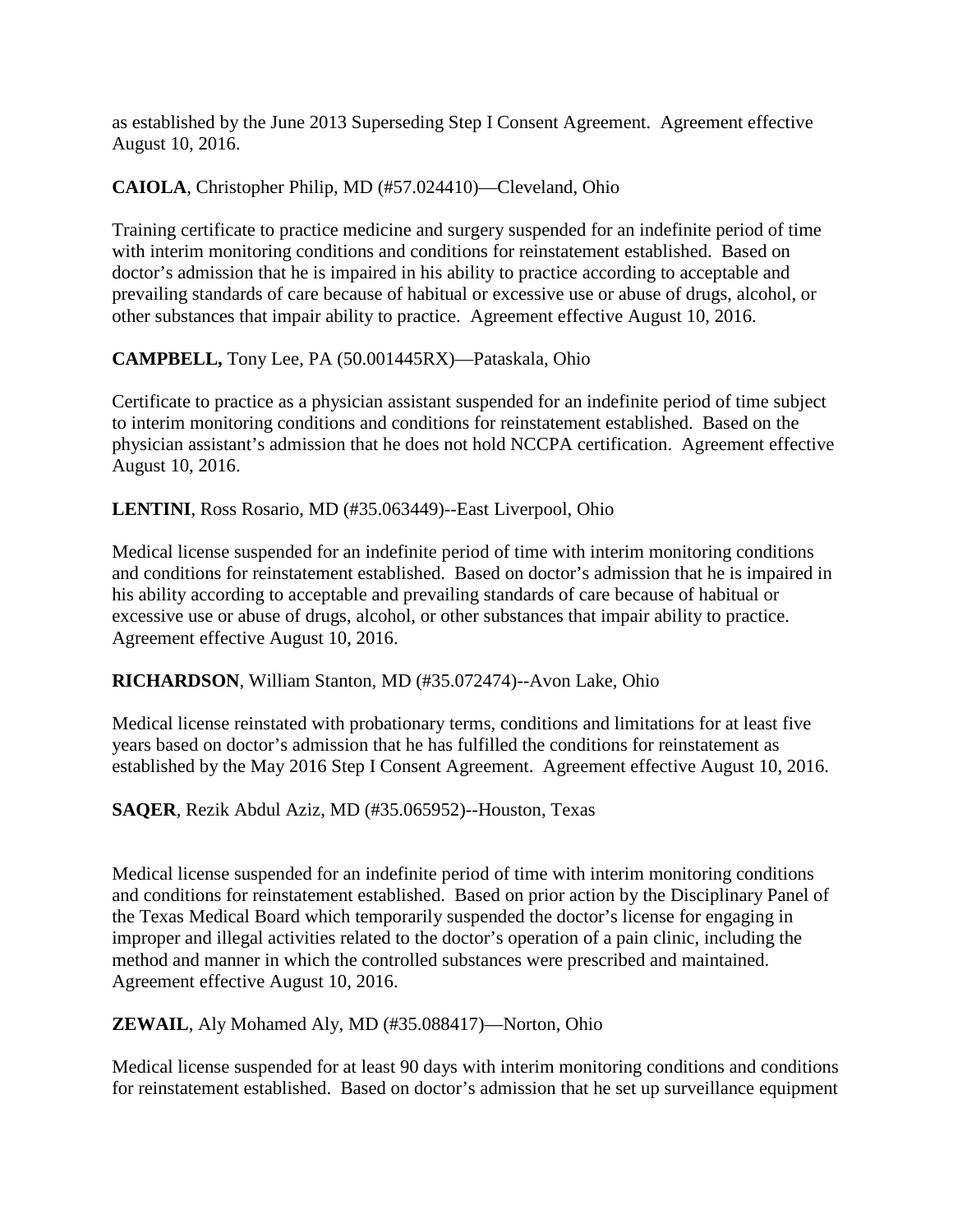in his office including public common areas and patient exam rooms which violated the AMA Principles of Medical Ethics. Agreement effective August 10, 2016.

# **PROBATIONARY REQUESTS AND MODIFICATIONS**

**ATANASOFF,** Nicholas Anthony, DO (#34.007837)—Lyndhurst, Ohio

Doctor's request to reduce the frequency of psychotherapy appointments from every month to every three months granted by vote of the Board on 8/10/16.

**BALDIE**, Kevin Gordon, MD (#35.128985)--Cuyahoga Falls, Ohio

Doctor's request for new monitoring physician granted by vote of the Board on 8/10/16. Frequency and number of charts to be reviewed by monitor established.

**BATRA**, Devender Kumar, M.D. (#35.067462)--St. Clairsville, Ohio

Doctor's request for approval of professional ethics and medical records courses granted by vote of the Board on 8/10/16.

**BURLAS**, Regis Paul, DO (#34.002863)--Newport, Rhode Island

Doctor's request to travel between Rhode Island and Connecticut without prior approval granted by vote of the Board on 8/10/16.

**CAMPBELL**, Jennifer Carole, MD (#35.090769)--Bay Village, Ohio

Doctor's request to reduce personal appearances from every three months to every six months, request to discontinue the chart review requirement, and to reduce required drug and alcohol recovery meetings to 2 per week with a minimum of 10 meetings per month granted by vote of the Board on 8/10/16.

**CORNELL**, Clinton James, PA (#50.003493)—Loveland, Ohio

Physician assistant's request for approval of controlled substance prescribing courses granted by vote of the Board on 8/10/16.

**HANZLIK**, Shane R., MD (#57.015402)--Henrico, Virginia

Doctor's request for approval of new monitoring physician granted by vote of the Board on 8/10/16. Frequency and number of charts to be reviewed by monitor established.

**HESLER,** Brian D. M.D. (#35.121206)—Chicago, Illinois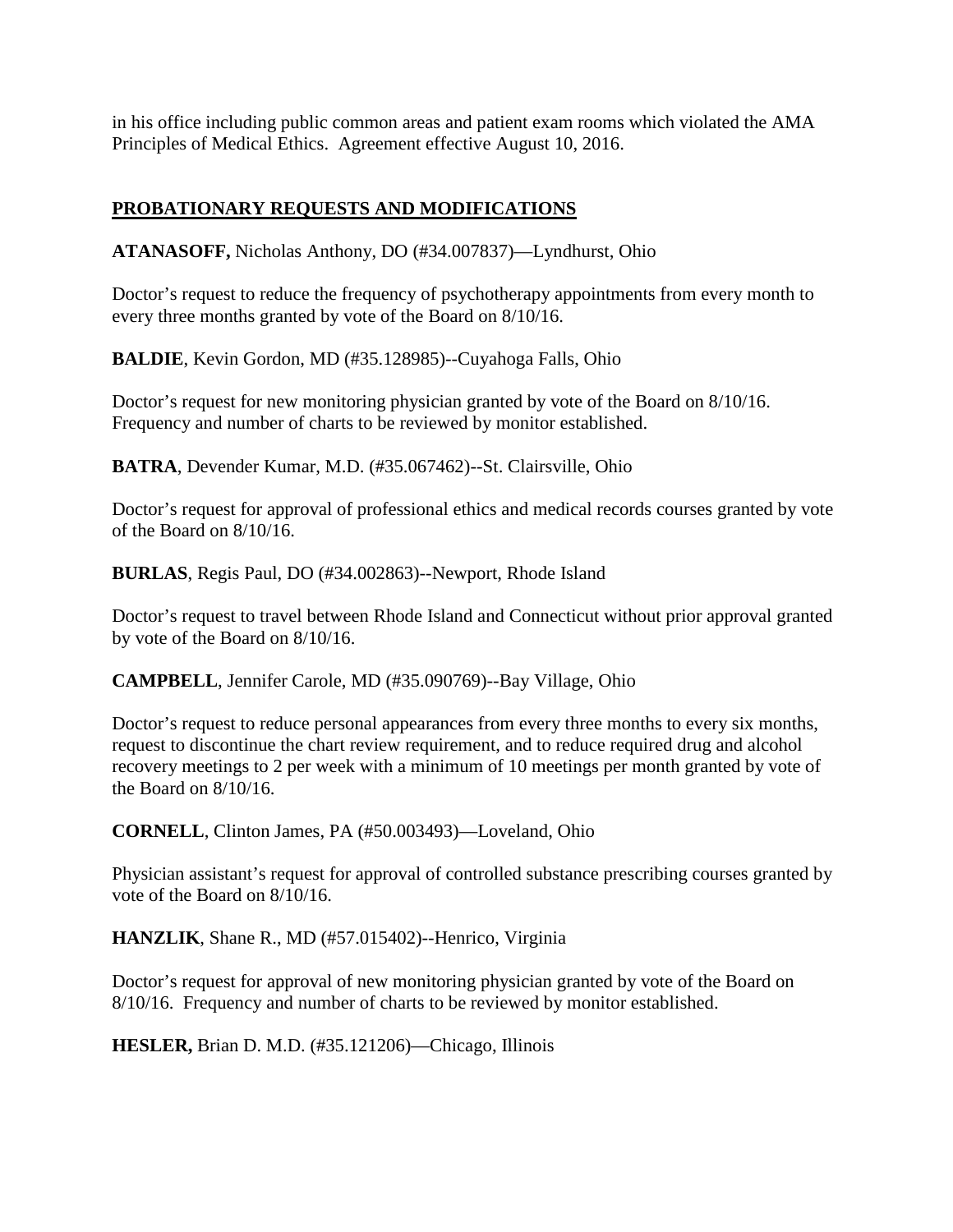Doctor's request for discontinuance of requirement to keep controlled substance logs and request for approval of an electronic semi-annual appearance for December 2016 granted by vote of the Board on 8/10/16.

**HOFF,** Elise Regine, MD (#35.082376)--Valley View, Ohio

Doctor's request for approval of interim treating psychologist granted by vote of the Board on 8/10/16.

**JOHNSON**, Peter Carl, M.D.(#35.066160)—Northwood, Ohio

Doctor's request for approval of new polygraph technician granted by vote of the Board on 8/10/16.

**LUTZ**, James Thomas, MD (#35.057139)—Cincinnati, Ohio

Doctor's request for approval of monitoring physician granted by vote of the Board on 8/10/16. Frequency and number of charts to be reviewed by monitor established.

**TATRO**, Michael Todd, MD (#35.081291)--Lower Salem, Ohio

Doctor's request for approval of personal and professional ethics course and professional boundaries course granted by vote of the Board on 8/10/16.

**VELLANKI**, Suman Chandra, MD (#35.128080)—Strongsville, Ohio

Doctor's request for approval of new monitoring physician granted by vote of the Board on 8/10/16. Frequency and number of charts to be reviewed by monitor established.

**WEINER**, Mark Aaron, DO (#34.005502)—Holland, Ohio

Doctor's request to reduce the frequency of drug and alcohol testing from a minimum of four per month to a minimum of two per month and doctor's request to discontinue the chart review requirement granted by vote of the Board on 8/10/16.

### **PROBATION TERMINATED**

**BORRUSO**, Courtney Dean, DO (#34.011500)—Chardon, Ohio

Doctor's request for release from the terms of the August 13, 2014 Consent Agreement granted by vote of the Board on 8/10/16. Effective 8/13/16.

**GIBBS,** Thomas Arthur, DO (#34.004094)—Massillon, Ohio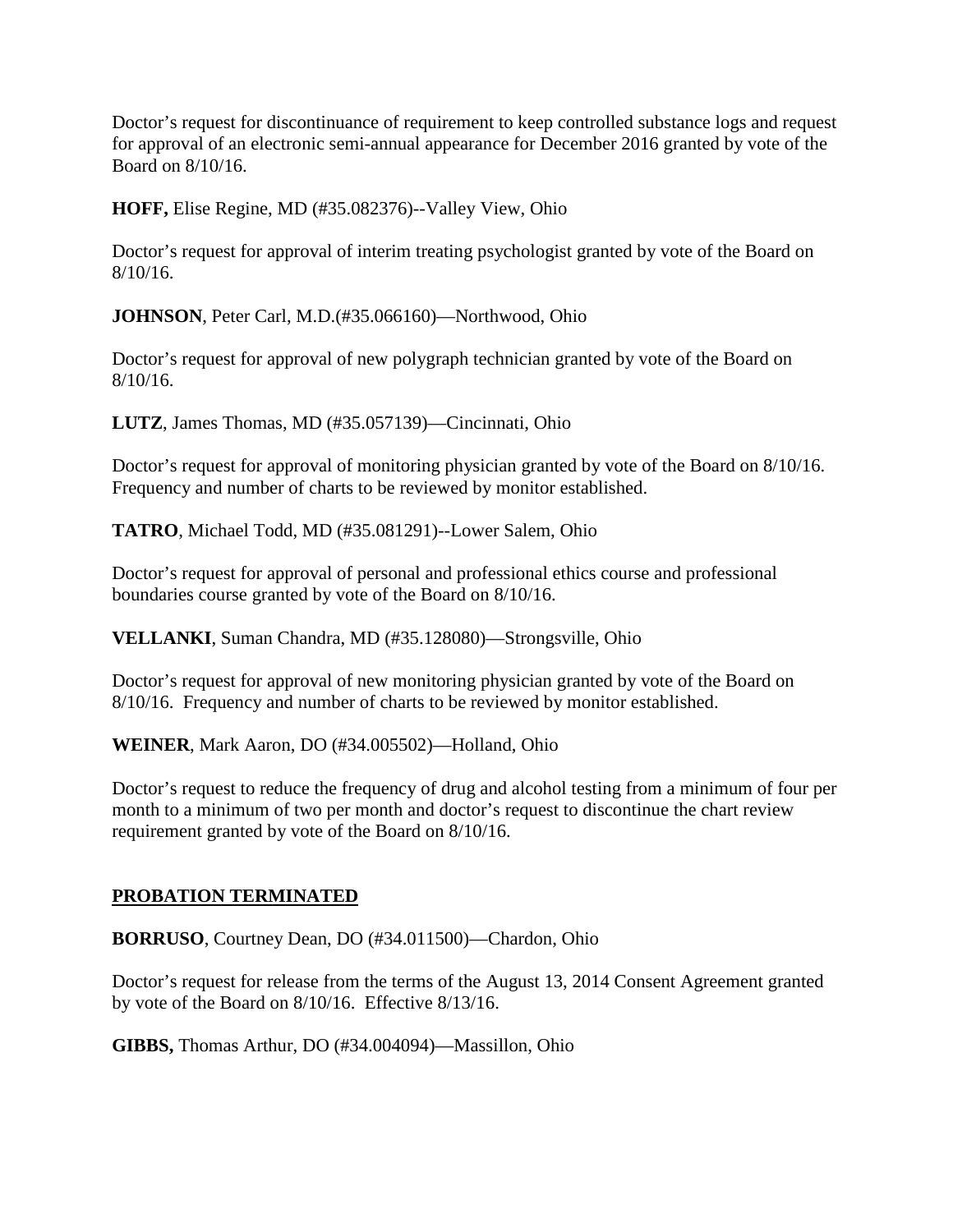Doctor's request for release from the terms of the July 13, 2011 Step II Consent Agreement granted by vote of the Board on 8/10/16. Effective 8/13/16.

**McMAKEN**, David Allen, MD (#35.060233)—Pataskala, Ohio

Doctor's request for release from the terms of the April 13, 2011 Board Order granted by vote of the Board on 8/10/16. Effective immediately.

**NEUHOFF**, Ronica Ann, MD (#35.067710)—Toledo, Ohio

Doctor's request for release from the terms of the July 11, 2012 Consent Agreement granted by vote of the Board on 8/10/16. Effective 8/25/16.

**RYAN,** Richard Joseph, MD (#35.062203)—Cincinnati, Ohio

Doctor's request for release from the terms of the August 10, 2011 Step II Consent Agreement granted by vote of the Board on 8/10/16. Effective immediately.

### **REINSTATEMENTS**

Allen, Mark L., M.D. (#35.063078)-Poland, Ohio

Doctor's request for reinstatement of license to practice medicine and surgery granted by vote of the Board on 8/10/16 subject to probationary terms and conditions established by the 8/12/15 Board for. Effective 8/13/2016.

### **NON-DISCIPLINARY ACTIONS**

**LOMAS**, Ben, MD (#35.044297)--Lawrenceburg, Indiana

Permanent surrender of license to practice medicine and surgery authorized by doctor in lieu of continuing compliance with the terms of the August 12, 2015 Consent Agreement. Effective August 10, 2016.

### **COURT ACTIONS**

**ANGERBAUER,** Steven Ralph, MD applicant—Salt Lake City, Utah

Notice of Appeal of the July 14, 2016 Order of the State Medical Board of Ohio filed with the Franklin County Court of Common Pleas on July 27, 2016.

**deBOURBON,** Ernest Bitela, III, MD (#35.073780)--Plain City, Ohio